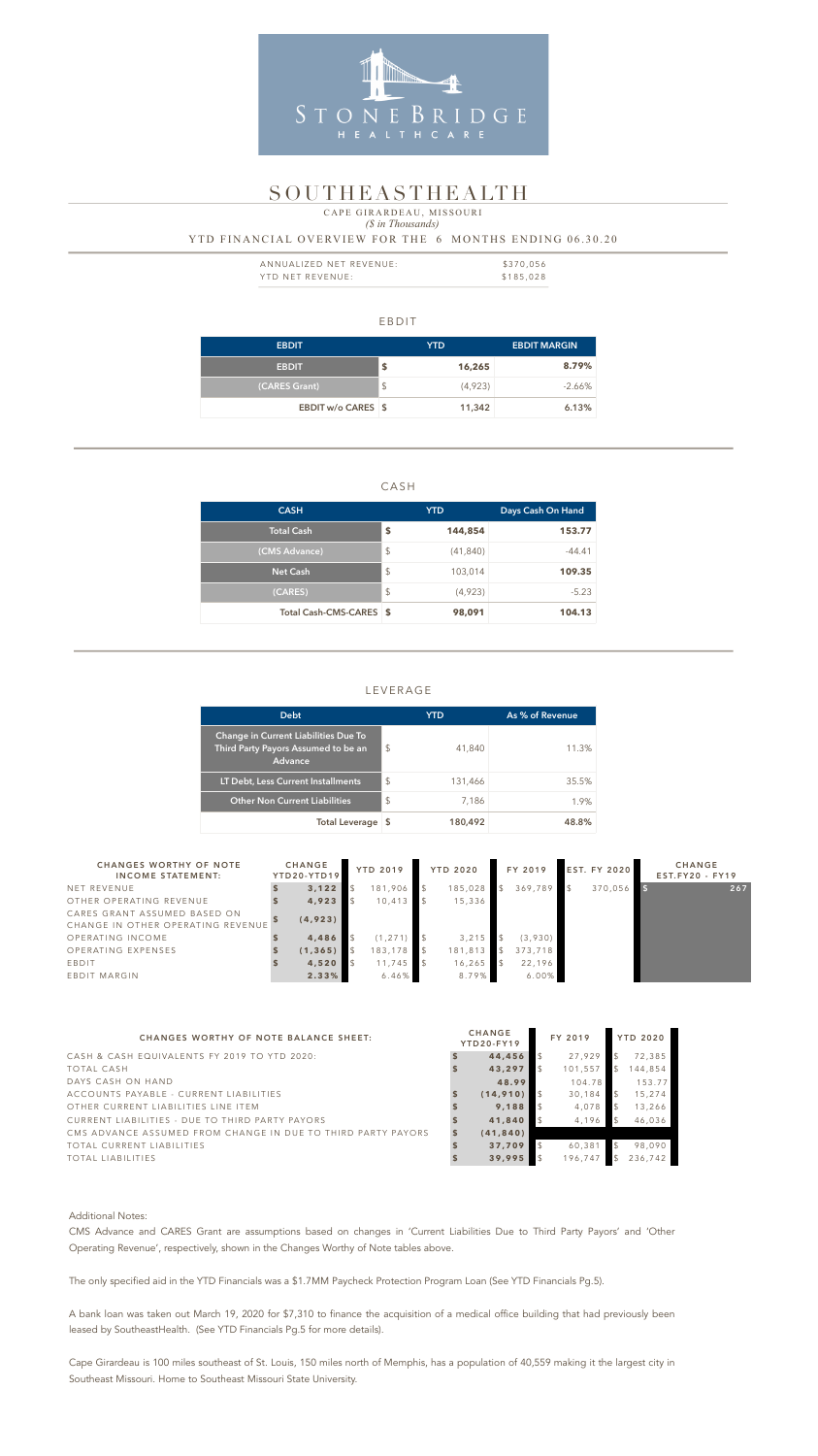

# EBDIT

# *(\$ in Thousands)*  YTD EBDIT WITH & WITHOUT CARES GRANT FOR THE 6 MONTHS ENDING 06.30.20 SOUTHEASTHEALTH

| ANNUALIZED NET REVENUE: | \$370,056 |
|-------------------------|-----------|
| YTD NET REVENUE:        | \$185,028 |

### EBDIT YTD 2020

| <b>EBDIT</b>             | <b>YTD</b>    | <b>EBDIT MARGIN</b> |
|--------------------------|---------------|---------------------|
| <b>Operating Income</b>  | $\frac{1}{2}$ | 3,215               |
| <b>Plus Interest</b>     | \$            | 3,159               |
| <b>Plus Depreciation</b> | $\frac{1}{2}$ | 9,891               |
| Total EBDIT \$           |               | 8.79%<br>16,265     |

#### CARES GRANT

| <b>CARES GRANT</b>                                                                    |               | YTD     |
|---------------------------------------------------------------------------------------|---------------|---------|
| <b>CARES Grant Assumed Based</b><br>on Change in 'Other Operating<br>$D$ <sub>a</sub> | $\mathcal{S}$ | (4,923) |
| <b>Total CARES Funding</b>                                                            | - \$          | (4.923) |

#### EBDIT WITHOUT CARES

| <b>EBDIT WITHOUT CARES</b> |     | YTD.    | <b>EBDIT MARGIN</b> |
|----------------------------|-----|---------|---------------------|
| <b>EBDIT w/ CARES</b>      |     | 16,265  | 8.79%               |
| (CARES)                    | \$. | (4,923) | -2.66%              |
| Total EBDIT w/o CARES \$   |     | 11,342  | 6.13%               |